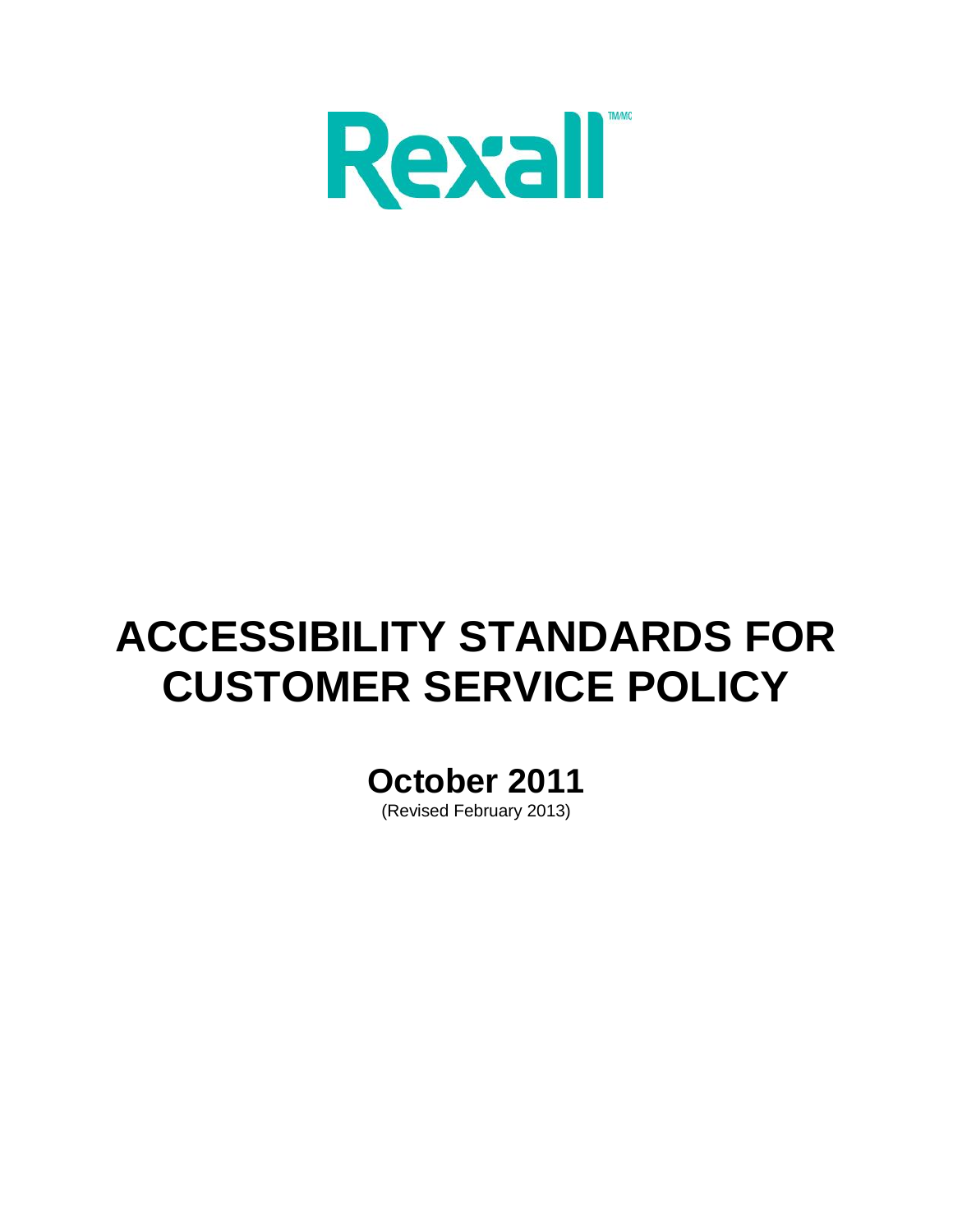## **1.0 Purpose**:

To comply with the *Accessibility for Ontarians with Disabilities Act, 2005* ("AODA") which aims to establish accessibility standards for persons with disabilities with respect to the provision of goods, services, facilities, information and communication, employment, buildings, structures, and premises.

This policy serves to establish and communicate Rexall Pharmacy Group Ltd.'s commitment to accessible customer service under AODA, and is intended to benefit persons with disabilities as defined in the *Human Rights Code*.

#### **2.0 Scope**:

This policy applies to:

- > All Ontario Corporate Store Employees
- $\triangleright$  Head Office employees who directly provide goods and services to the public and other third parties in the province of Ontario
- $\triangleright$  3rd party vendors who act on behalf of Rexall Pharmacy Group Ltd. in Ontario
- $\triangleright$  All employees responsible for development, implementation or oversight of Rexall Pharmacy Group Ltd. policies, practices and procedures.

#### **3.0 Definitions:**

For the purposes of interpreting some of the terms outlined in this policy, refer to Appendix A.

## **4.0 Policy:**

At Rexall Pharmacy Group Ltd., we expect everyone to be treated with courtesy, made to feel welcome, and have their need for accommodation, if any, respected. The Company will use reasonable efforts to ensure that its policies, practices and procedures are consistent with the following core principles:

- 1. That goods and services are provided in a manner that respects the dignity and independence of persons with disabilities.
- 2. That the provision of goods or services to persons with disabilities and others are integrated or alternative measures are available to enable a person with a disability to obtain, use or benefit from the goods or services.
- 3. That persons with disabilities are given an opportunity equal to that given to others to obtain, use, and benefit from the goods and services that the Company provides

## **5.0 Procedure**:

#### 5.1. Communication

When communicating with a person with a disability, employees will endeavour to do so in a manner that takes into account the person's disability, and will make reasonable efforts to have that person understand the content and intent of the communication.

Rexall Pharmacy Group Ltd will strive to provide training to employees that will specifically identify how to communicate with persons with various types of disabilities.

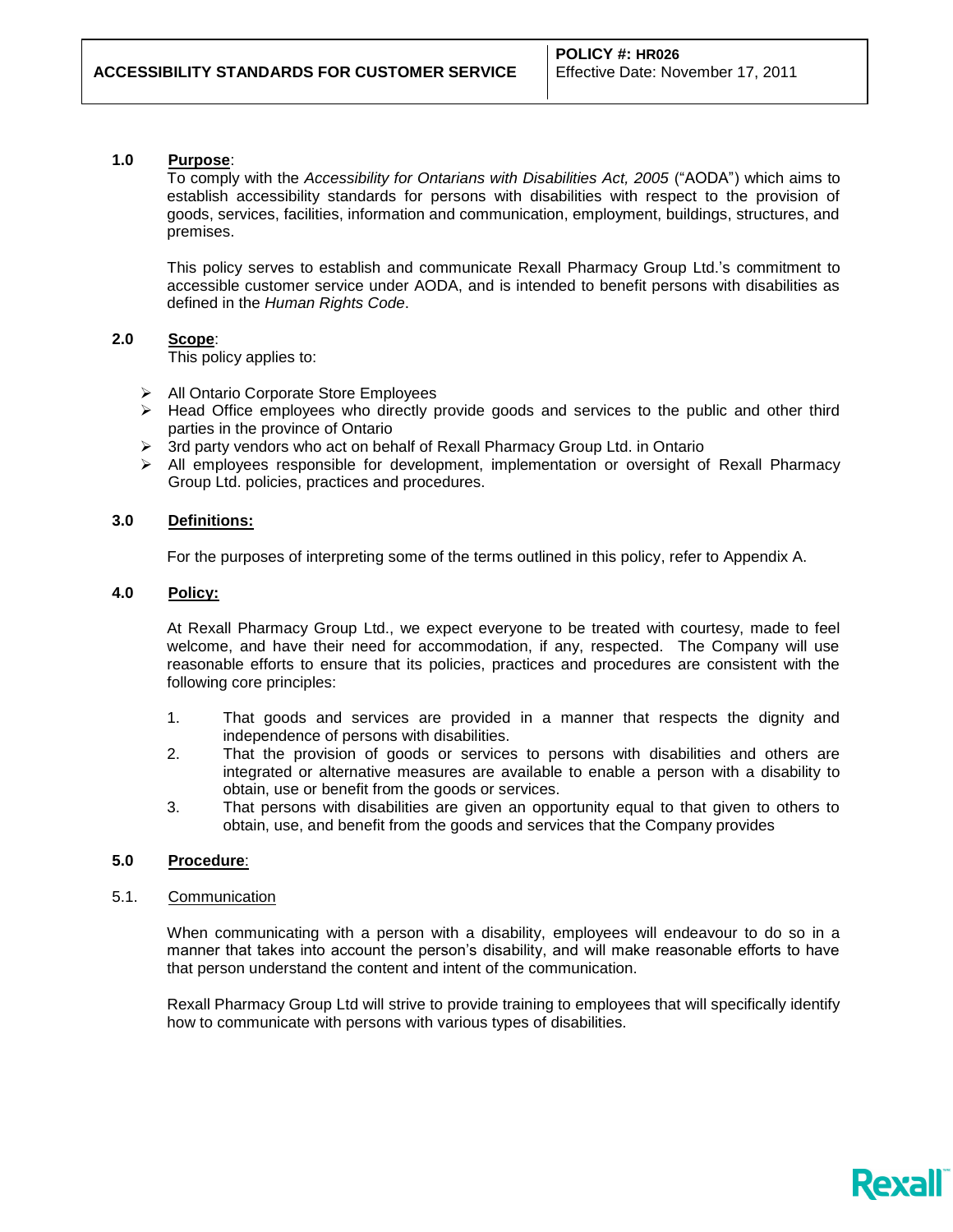#### 5.2. Assistive Devices

Personal assistive devices are permitted, where possible, in all areas of Rexall Pharmacy Group Ltd. premises to which the public and/or employees have access, subject to health and safety restrictions.

If there is a physical, technological or other type of barrier that prevents the use of an Assistive Devise on our premises we will first endeavour to remove that barrier. If we are not able to remove the barrier, we will ask the person how he/she can be accommodated and what alternative methods of service would be more accessible to him/her.

Rexall Pharmacy Group Ltd. will endeavour to train its staff to become familiar with assistive devices that may be used by persons with disabilities.

#### 5.3. Service Animals & Support Persons

Persons with disabilities who are accompanied by a guide dog or other service animal may access Rexall Pharmacy Group Ltd. premises with the service animal, provided that access by the public is allowed to such areas of the premises and the animal is not otherwise excluded by law.

If the service animal is excluded by law, alternate means will be suggested to provide access to the service for the person with a disability.

Persons with disabilities who are accompanied by a support person are entitled to have that person with them when entering and while on Rexall Pharmacy Group Ltd. premises.

#### 5.4. Notice of Temporary Disruptions

If there is a planned or temporary service disruption on the Company's premises, which is used by persons with disability completely or in part, the Company will give public notice of the disruption as required. The notice will be posted at the entrance of the applicable premises and will include the following information:

- That a facility/service is unavailable
- The reason for the disruption
- The anticipated duration
- Alternative facilities or services, if any, that are available.

All store employees are responsible for taking reasonable steps to report such disruption in a timely fashion through appropriately identified channels.

#### 5.5. Training and Awareness

Rexall Pharmacy Group Ltd will provide training as required under the Standard, to all persons to whom this Policy applies.

Training will be provided as soon as practicable after individuals are assigned their applicable duties.

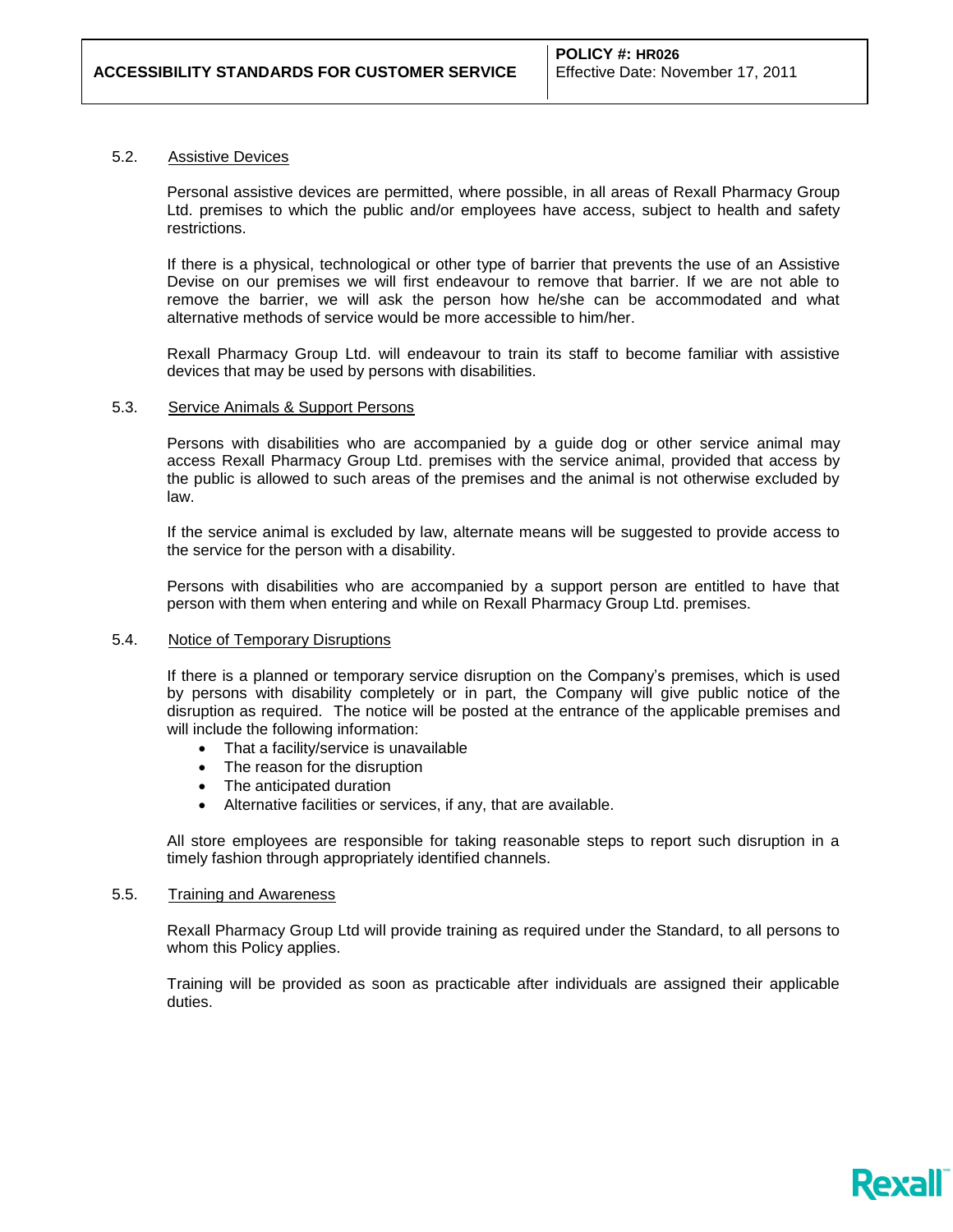## *Content of Training*:

- $\triangleright$  A review of the purposes of the Act and requirements of the Standard
- $\triangleright$  A review of the policy
- $\triangleright$  How to interact and communicate with persons with various types of disabilities
- $\triangleright$  How to interact with persons with disabilities who use an Assistive Device or require the assistance of a Service Animal or a Support Person
- $\triangleright$  Becoming familiar with different types of equipment/devices which may assist persons with disabilities in accessing goods or services on Rexall Pharmacy Group Ltd premises
- $\triangleright$  What to do if a person with a particular type of disability is having difficulty in accessing the Company goods or services

## 5.6. Customer Feedback

Rexall Pharmacy Group Ltd. strives to meet and exceed customer expectations and we welcome feedback on the delivery of our services to persons with disabilities. Such feedback can be provided:

- In person at the store
- By telephone at 1-877-378-4100
- In writing to Customer Service at 5965 Coopers Avenue, Mississauga, ON, L4Z 1R9
- Electronically to: [information@rexall.ca](mailto:information@rexall.ca)

*Customer Service feedback forms should be made readily available and accessible to persons with a disability.* 

## 5.7. Documentation

Documentation relating to Rexall Pharmacy Group Ltd. policies, practices and procedures under this Policy is available to the public upon request and can be provided in an accessible or alternative format if requested.

## **6.0 Responsibility**:

#### *Employees and Managers:*

- a. Upon request, advise individuals on where and how to provide feedback as set out in this **Policy**
- b. Immediately inform your manager and/or respond to any queries brought forward respecting accessibility
- c. Where possible to do so, take immediate corrective action for resolution of issues relating to accessibility
- d. Inform the manager/immediate supervisor of any known violations, special requests, and customer complaints relating to accessibility
- e. Record each specific incident and the corrective action taken

## *Human Resources*

- a. Ensure all employees for whom this policy applies have received training
- b. Maintain documentation demonstrating compliance when it is requested (policy acknowledgement forms, online compliance reporting)

Rex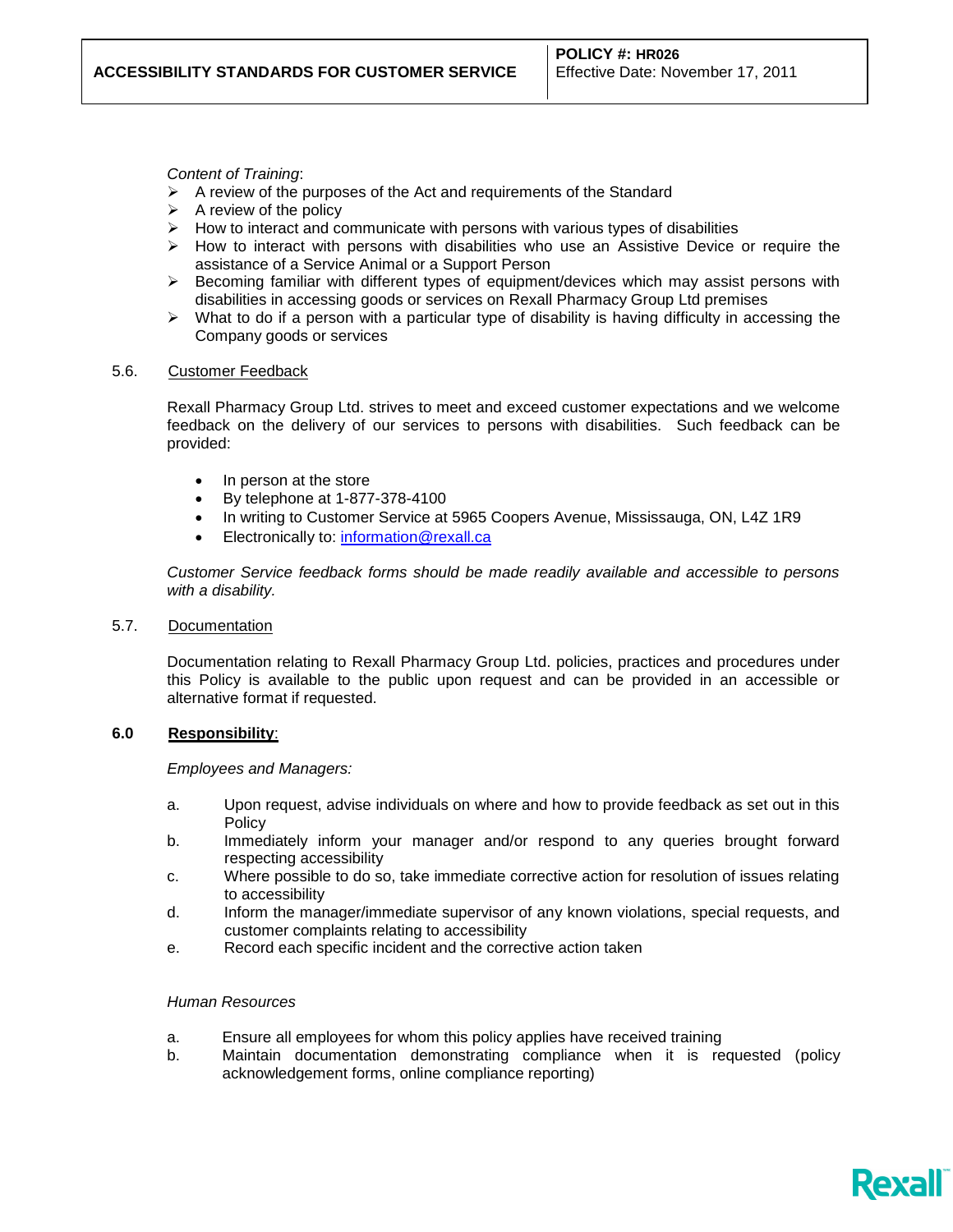# **APPENDIX A**

#### **Definitions:**

ACCESSIBLE - Obtainable, usable, readable, audible, visible, understandable, clear, able to be entered and exited, flexible, etc. To be accessible to all people, a variety of accessibility plans are necessary.

ASSISTIVE DEVICES - Equipment that people with disabilities utilize to assist in their daily lives at home, work, school, etc.

Common assistive devices include (but are not limited to):

- Walkers
- Hearing aids
- Personal oxygen tanks
- Wheeled walkers
- Forearm crutches
- **Wheelchairs**
- **Magnifiers**
- Speech generation devices
- Communication boards
- White canes, etc.

BARRIER - Anything that prevents a person with a disability from fully participating in all aspects of society because of his or her disability, including a physical barrier, an architectural barrier, an informational or communications barrier, an attitudinal barrier, a technological barrier, a policy or a practice.

## **DISABILITY**

- (a) any degree of physical disability, infirmity, malformation or disfigurement that is caused by bodily injury, birth defect or illness and, without limiting the generality of the foregoing, includes diabetes mellitus, epilepsy, a brain injury, any degree of paralysis, amputation, lack of physical co-ordination, blindness or visual impediment, deafness or hearing impediment, muteness or speech impediment, or physical reliance on a guide dog or other animal or on a wheelchair or other remedial appliance or device-
- (b) a condition of mental impairment or a developmental disability
- (c) a learning disability, or a dysfunction in one or more of the processes involved in understanding or using symbols or spoken language
- (d) a mental disorder
- (e) an injury or disability for which benefits were claimed or received under the insurance plan established under the Workplace Safety and Insurance Act, 1997

SERVICE ANIMAL - an animal is a service animal for a person with a disability,

(a) if it is readily apparent that the animal is used by the person for reasons relating to his or her disability; or

**Rex**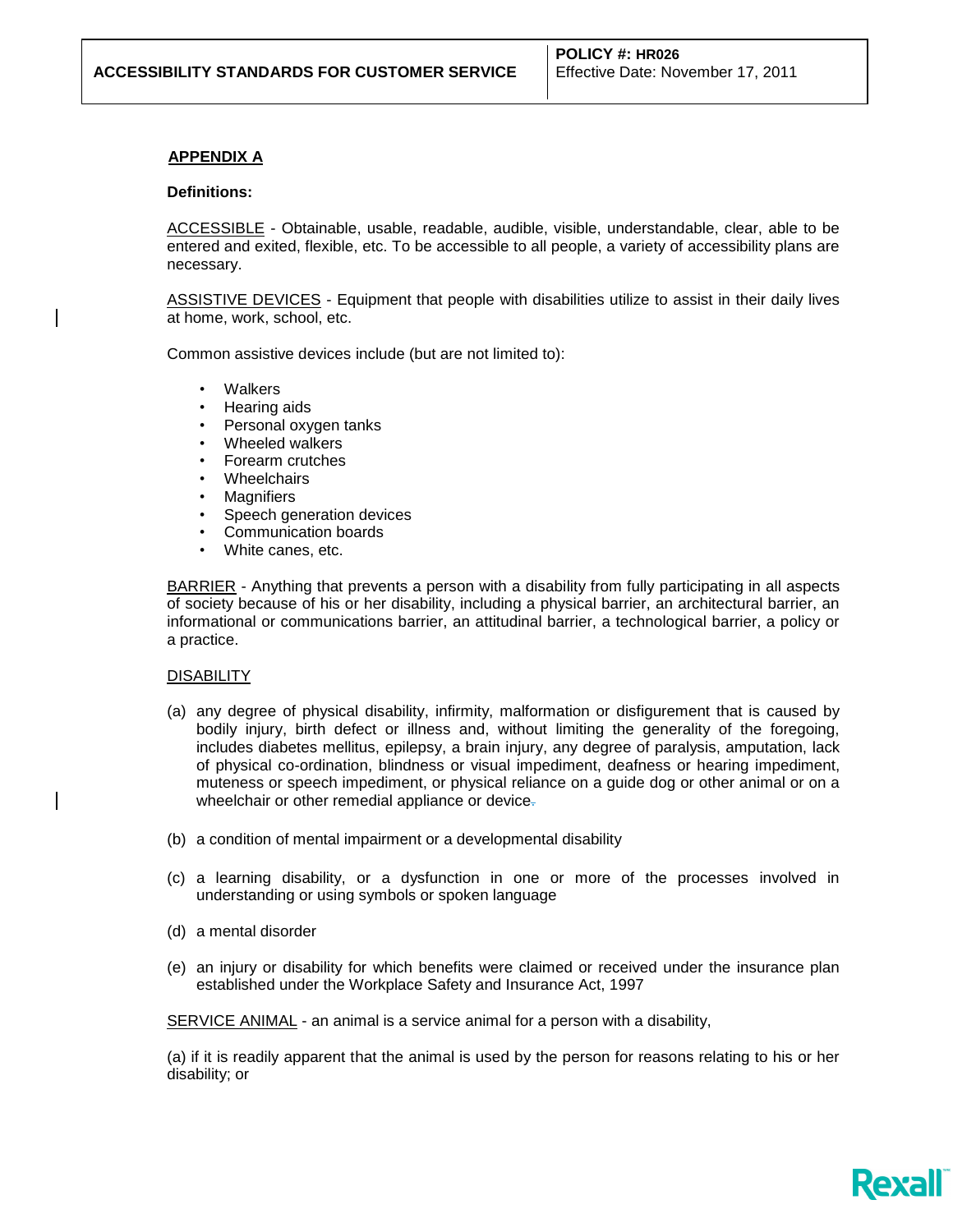(b) if the person provides a letter from a physician or nurse confirming that the person requires the animal for reasons relating to the disability.

Service animals assist persons with a wide variety of disabilities, including for example:

- autism,
- vision loss
- deaf, oral deaf, deafened or hard of hearing
- mental health disabilities
- physical disabilities
- epilepsy or other seizure disorders

SUPPORT PERSON - In relation to a person with a disability, another person who accompanies him or her in order to help with the communication, mobility, personal care or medical needs or with access to goods or services.